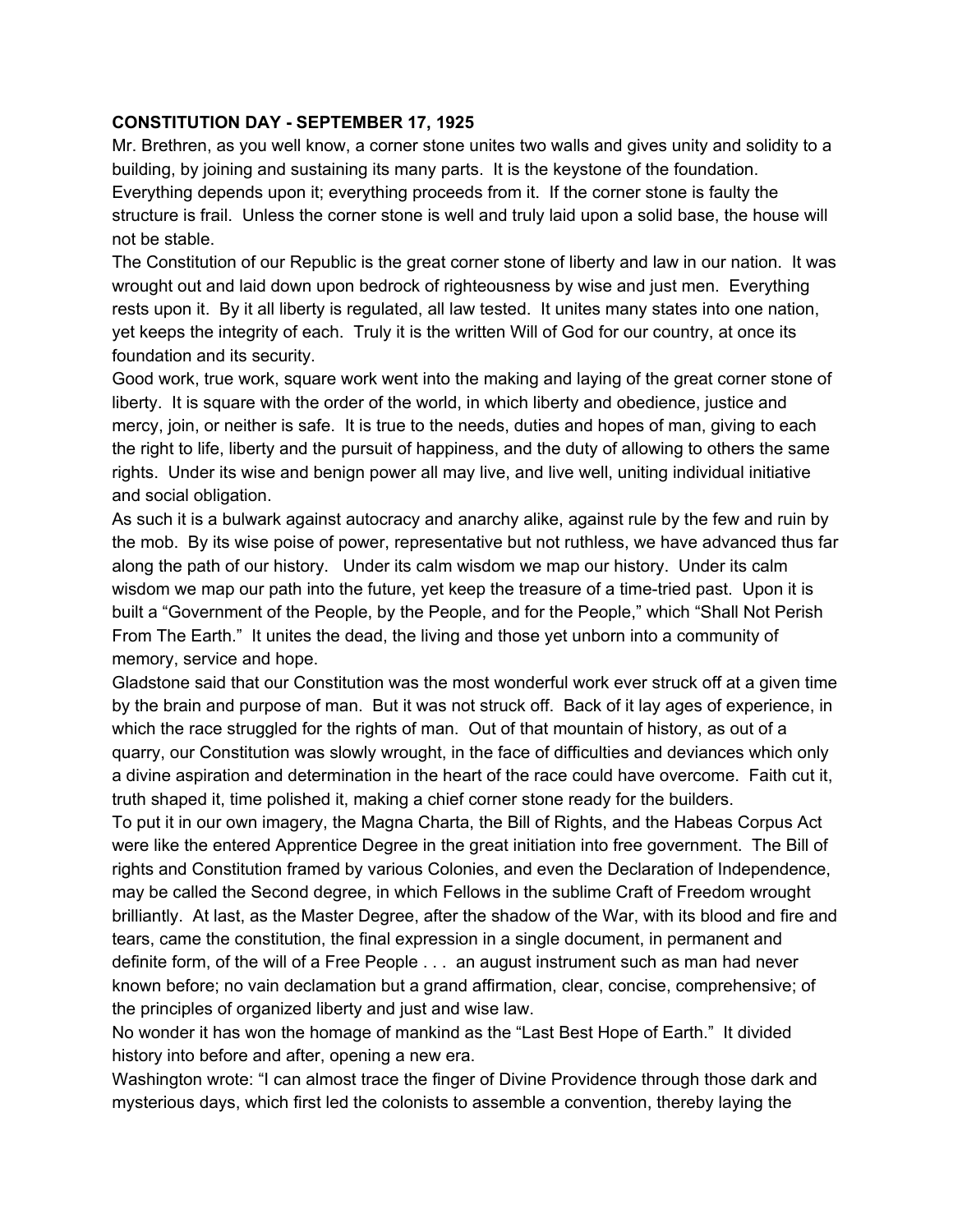foundation for peace and prosperity." Hamilton, also a member of the Craft, was no less explicit: "The sacred rights of mankind are not to be rummaged for among old parchments or musty records. They are written as with a sunbeam in the whole volume of human nature, by the hand of Divinity itself. The establishment of a Constitution in time of profound peace by the voluntary action of all the people is a prodigy." With which agree all the great voices that echo through our history. Like all true wisdom, our Constitution was, and is a compromise between two widely different ideas of government, a balance between the extremes of oligarchy and democracy. Our fathers dreaded the madness of the many as much as the arts of the few. They were equally afraid of the despot and the mob. Their problem was to guard the rights of the states, and yet give the Federal Government adequate power. The negotiations were often difficult, and were more than once saved from wreck by the tact, patience and wisdom of Franklin, Dickinson, Sherman and most of all Madison; who was called "The Father of the Constitution." Two ideas were ever present in their minds, one that the people should rule, and the other that the will of the people should be carefully and deliberately expressed, not swayed by gusts of popular passion. As Madison put it, though every member of the Athenian Assembly had been a Socrates, the aggregate body would have been a mob.

The result of their labors was a Republic, not a democracy; as too few seemed to realize. In a democracy, such as we see in Switzerland, the people make and administer the laws, which may be possible in a small country of intelligent and homogeneous population. What it means in a large country of mixed races has been shown us of late in Russia, where pure democracy ended in the worst kind of autocracy. In a Republic, what Washington called "The Delegated Will of the People," is vested in representatives elected by the people. The rank and mass of the people will not be bothered with the details of state, even when they are capable of dealing with them, as is shown in our time by the amazing neglect of the ballot. The wisdom of our fathers has been justified in ways too many to name.

Ours is representative government, not a pure democracy, as we need to keep in mind, if only because in recent years the tendency has turned more and more toward democracy. As such it is hedged about with every kind of device to avoid hasty and ill-judged action, in order to protect people from themselves, and yet to give expression to their real and considered will. As we look back over our history we see this wise balance of power tipping now toward one extreme, and then toward another, always with bad results; and it behooves us to keep the poise, if we would keep our sanity which is our safety. Of the Constitution Convention, it may truly be said that a more remarkable assembly of men has never been forgathered in history, anywhere or at any time. They were young men, for the most part, though men were deemed old earlier in those days than they are today. Madison was only thirty-six; Dayton of New Jersey twenty-one. As Masons. we have a right to be proud of the number and quality of the men of our Craft who sat in that conclave of the great. Washington, who presided, was one of our Craft; Franklin, whose quaint humor saved many a tense hour; and Hamilton, in whom genius and wisdom joined; as well as others. Indeed, it has been said that with very few men out of the room, the convention could have been opened on the Third degree of Masonry.

Thus Freemasonry, in the formative days as in all the years of its story, influenced profoundly, creatively the organic law of the Republic. How well they wrought is shown by the fact that for sixty-one years, from 1804 to 1865, not a single amendment was added. In the five years